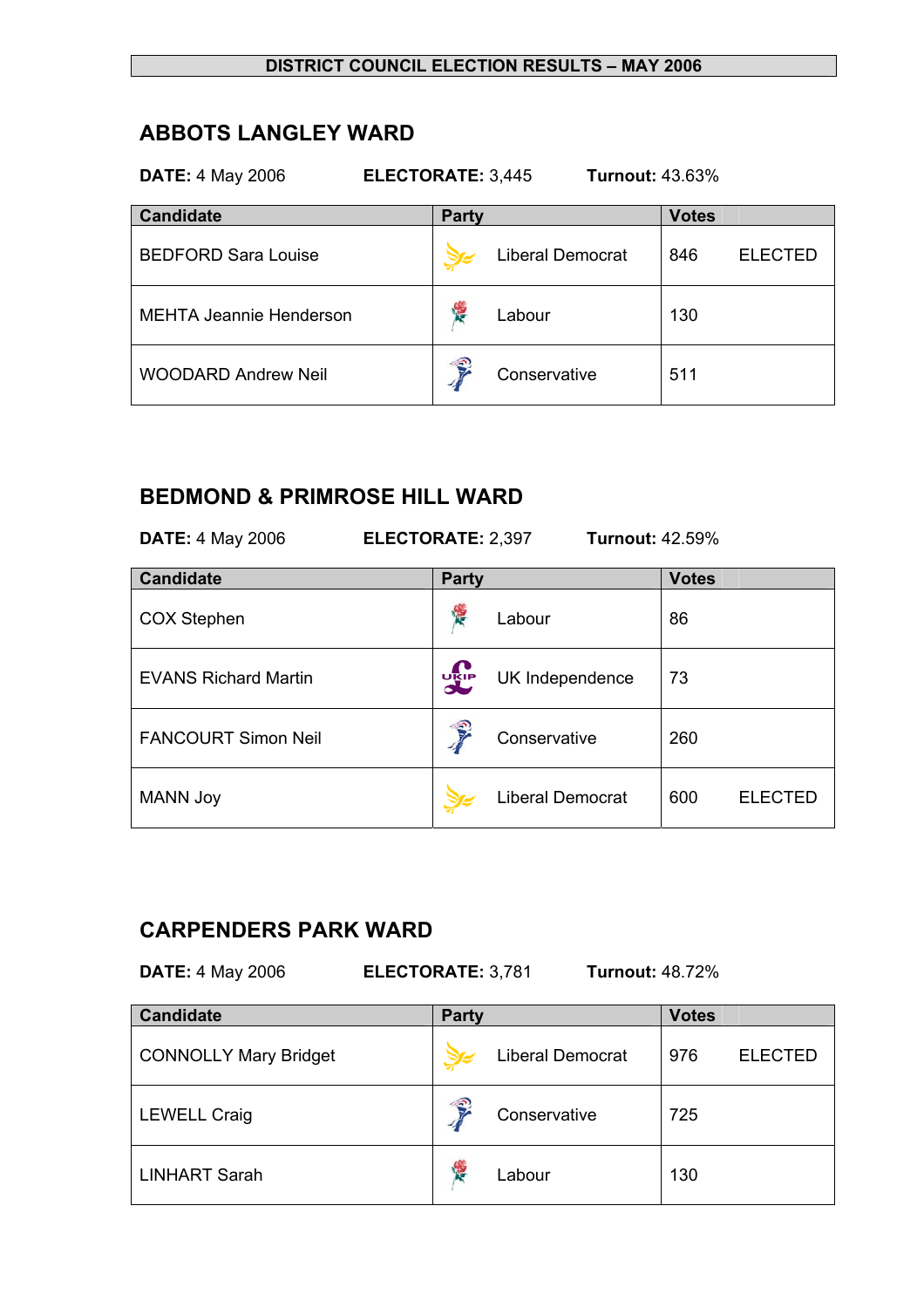# **CHORLEYWOOD EAST WARD**

| <b>Turnout: 41.31%</b><br><b>DATE: 4 May 2006</b><br>ELECTORATE: 3,060 |                         |                       |  |  |
|------------------------------------------------------------------------|-------------------------|-----------------------|--|--|
| <b>Candidate</b>                                                       | <b>Party</b>            | <b>Votes</b>          |  |  |
| <b>COLIN Michael Allan</b>                                             | <b>Liberal Democrat</b> | 228                   |  |  |
| <b>SPENCER Leonard John Blackie</b>                                    | €<br>Conservative       | 991<br><b>ELECTED</b> |  |  |
| <b>WILLIAMS David Basil</b>                                            | Y.<br>Labour            | 41                    |  |  |

## **CHORLEYWOOD WEST WARD**

**DATE:** 4 May 2006 **ELECTORATE:** 4,020 **Turnout:** 57.24%

| <b>Candidate</b>              | <b>Party</b>       |                         | <b>Votes</b> |         |
|-------------------------------|--------------------|-------------------------|--------------|---------|
| <b>BOOTH Richard Mark</b>     |                    | Conservative            | 888          |         |
| <b>DOOLEY Joanne Louise</b>   |                    | The New Party           | 13           |         |
| <b>GOBLE Fiona Katherine</b>  |                    | Labour                  | 69           |         |
| <b>KAMEI Tina</b>             | <b>Green Party</b> | <b>Green Party</b>      | 72           |         |
| <b>SHANKS Andrew Jonathan</b> | <b>UKIP</b>        | UK Independence         | 31           |         |
| <b>TREVETT Martin John</b>    |                    | <b>Liberal Democrat</b> | 1,221        | ELECTED |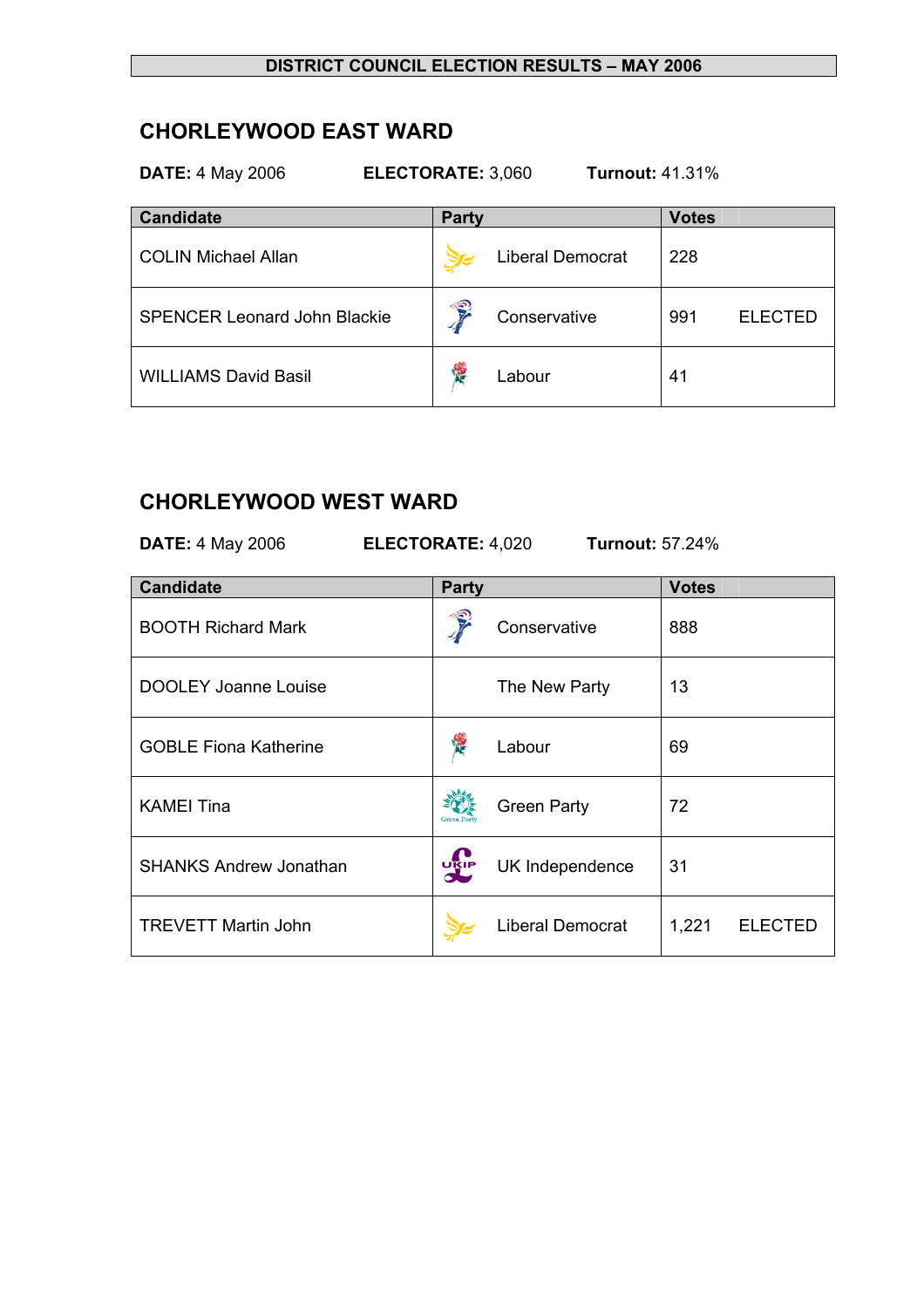### **CROXLEY GREEN WARD**

**DATE:** 4 May 2006 **ELECTORATE:** 4,011 **Turnout:** 48.14%

| <b>Candidate</b>          | <b>Party</b> |                         | <b>Votes</b> |                |
|---------------------------|--------------|-------------------------|--------------|----------------|
| <b>ENGLEFIELD Mark</b>    | €            | Conservative            | 709          |                |
| <b>SEABOURNE Roger</b>    |              | <b>Liberal Democrat</b> | 1,087        | <b>ELECTED</b> |
| WYNNE-JONES David Stephen | ł.           | Labour                  | 128          |                |

## **CROXLEY GREEN NORTH WARD**

**DATE:** 4 May 2006 **ELECTORATE:** 2,512 **Turnout:** 44.51%

| <b>Candidate</b>                  | <b>Party</b>            | <b>Votes</b>          |
|-----------------------------------|-------------------------|-----------------------|
| <b>DRURY David Stephen</b>        | <b>Liberal Democrat</b> | 581<br><b>ELECTED</b> |
| <b>HISCOCKS Paula</b>             | €<br>Conservative       | 448                   |
| <b>KING Stephen Michael James</b> | <b>RE</b><br>Labour     | 82                    |

# **CROXLEY GREEN SOUTH WARD**

**DATE:** 4 May 2006 **ELECTORATE:** 2,557 **Turnout:** 43.02%

| <b>Candidate</b>            | Party |                         | <b>Votes</b> |                |
|-----------------------------|-------|-------------------------|--------------|----------------|
| <b>DENMAN Graham Ronald</b> | €     | Conservative            | 269          |                |
| <b>SEDLACEK Maureen</b>     | Ý.    | Labour                  | 88           |                |
| <b>WHITE Brian Peter</b>    |       | <b>Liberal Democrat</b> | 732          | <b>ELECTED</b> |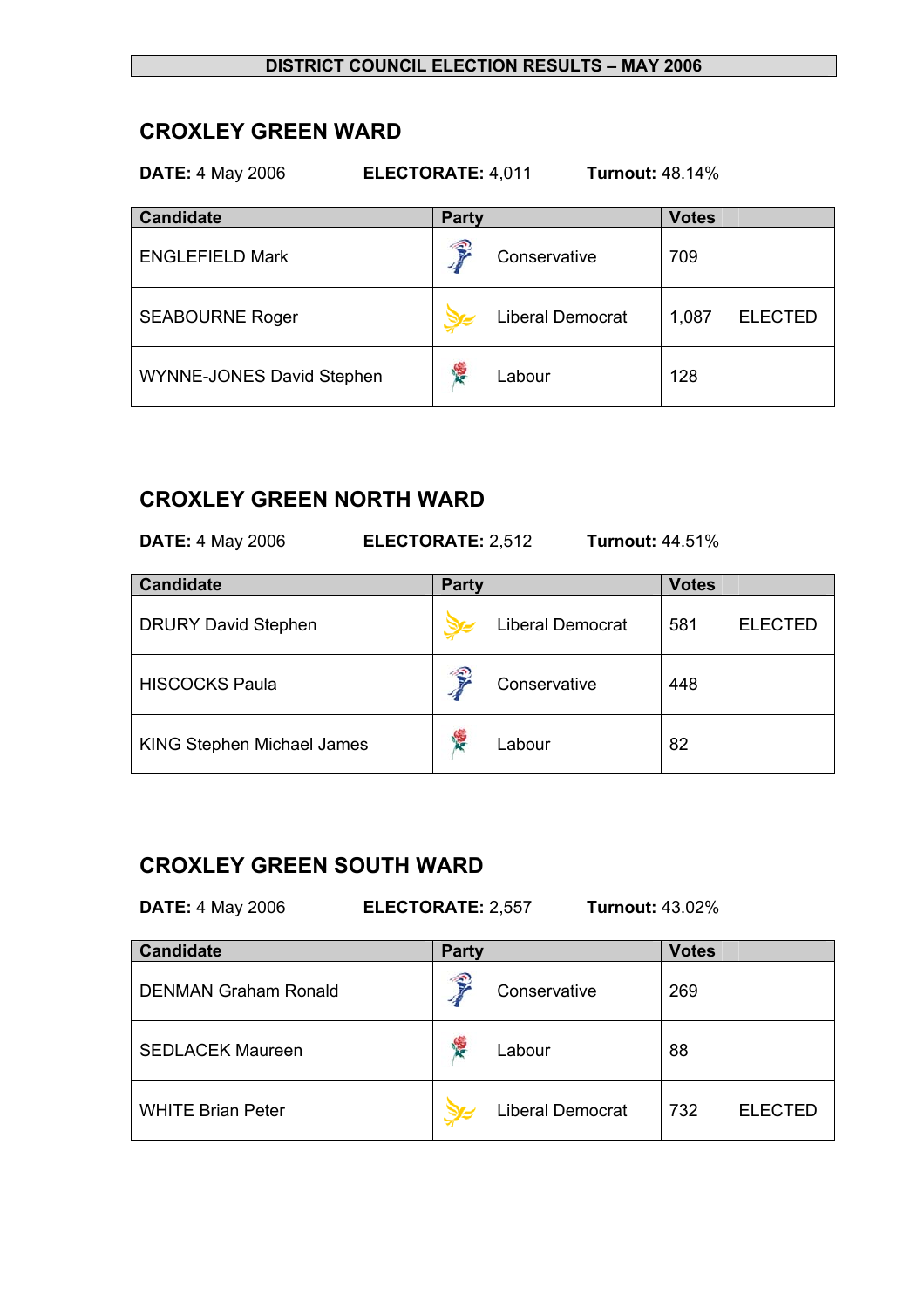# **LANGLEYBURY WARD**

| <b>DATE: 4 May 2006</b><br>ELECTORATE: 3,348<br><b>Turnout: 37.63%</b> |                         |                       |  |  |  |
|------------------------------------------------------------------------|-------------------------|-----------------------|--|--|--|
| <b>Candidate</b>                                                       | <b>Party</b>            | <b>Votes</b>          |  |  |  |
| <b>LAMBERT Margaret Catherine</b>                                      | €<br>Conservative       | 293                   |  |  |  |
| <b>PEUTHERER William Keith</b>                                         | <b>Liberal Democrat</b> | 820<br><b>ELECTED</b> |  |  |  |
| <b>WILLIAMS Jacqueline</b>                                             | 浸<br>Labour             | 140                   |  |  |  |

# **LEAVESDEN WARD**

| <b>DATE: 4 May 2006</b> |
|-------------------------|
|                         |

**DATE:** 4 May 2006 **ELECTORATE:** 3,783 **Turnout:** 33.86%

| <b>Candidate</b>                 | <b>Party</b> |                         | <b>Votes</b> |                |
|----------------------------------|--------------|-------------------------|--------------|----------------|
| <b>ARTHUR Peter John Summers</b> | <b>REA</b>   | Labour                  | 116          |                |
| <b>TUCK Walter James</b>         | €            | Conservative            | 328          |                |
| <b>TURNER Katherine Susan</b>    |              | <b>Liberal Democrat</b> | 831          | <b>ELECTED</b> |

# **MAPLE CROSS AND MILL END WARD**

**DATE:** 4 May 2006 **ELECTORATE:** 3,677 **Turnout:** 35.63%

| <b>Candidate</b>              | <b>Party</b> |                         | <b>Votes</b> |                |
|-------------------------------|--------------|-------------------------|--------------|----------------|
| <b>CHRISTLOW Kerry Ann</b>    | €            | Conservative            | 454          |                |
| COX Joanne Victoria           | <b>RE</b>    | Labour                  | 111          |                |
| <b>STRUCK Richard William</b> |              | <b>Liberal Democrat</b> | 736          | <b>ELECTED</b> |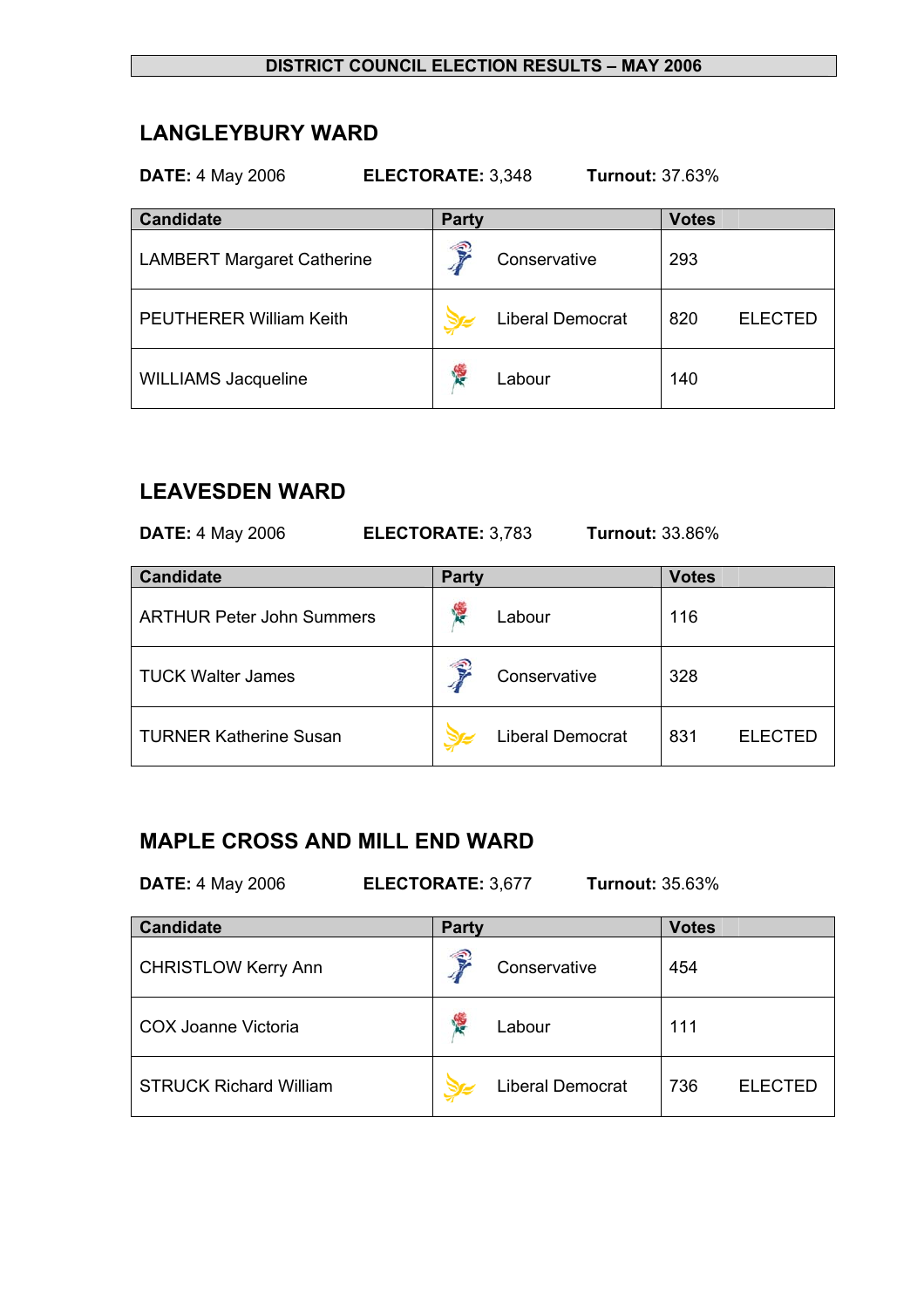# **MOOR PARK & EASTBURY WARD**

| <b>Turnout: 43.71%</b><br><b>DATE: 4 May 2006</b><br><b>ELECTORATE: 4,086</b> |                         |                         |  |  |
|-------------------------------------------------------------------------------|-------------------------|-------------------------|--|--|
| <b>Candidate</b>                                                              | <b>Party</b>            | <b>Votes</b>            |  |  |
| <b>ASQUITH Jeremy Edmund Campion</b>                                          | <b>Liberal Democrat</b> | 293                     |  |  |
| <b>BUTT Kemal Rabbani</b>                                                     | €<br>Conservative       | 1,379<br><b>ELECTED</b> |  |  |
| RADIA Jayshree                                                                | 侵<br>Labour             | 102                     |  |  |

## **NORTHWICK WARD**

| <b>DATE: 4 May 2006</b> |  |
|-------------------------|--|
|-------------------------|--|

**DATE:** 4 May 2006 **ELECTORATE:** 3,006 **Turnout:** 27.74%

| <b>Candidate</b>                    | <b>Party</b> |                         | <b>Votes</b> |                |
|-------------------------------------|--------------|-------------------------|--------------|----------------|
| <b>DURHAM Francis Edward Martin</b> | f.           | Labour                  | 321          | <b>ELECTED</b> |
| <b>LOWES David John</b>             |              | <b>Liberal Democrat</b> | 315          |                |
| <b>SANGSTER Ralph</b>               | €            | Conservative            | 181          |                |

## **PENN WARD**

**DATE:** 4 May 2006 **ELECTORATE:** 2,327 **Turnout:** 42.37%

| <b>Candidate</b>              | <b>Party</b> |                          | <b>Votes</b> |                |
|-------------------------------|--------------|--------------------------|--------------|----------------|
| <b>CAPP Nicholas</b>          |              | <b>English Democrats</b> | 101          |                |
| <b>MEAD Leslie Douglas</b>    |              | <b>Liberal Democrat</b>  | 550          | <b>ELECTED</b> |
| <b>NOAKES Robin James</b>     | S            | Conservative             | 264          |                |
| <b>PROCHNIK Bruce Charles</b> | ₩            | Labour                   | 68           |                |